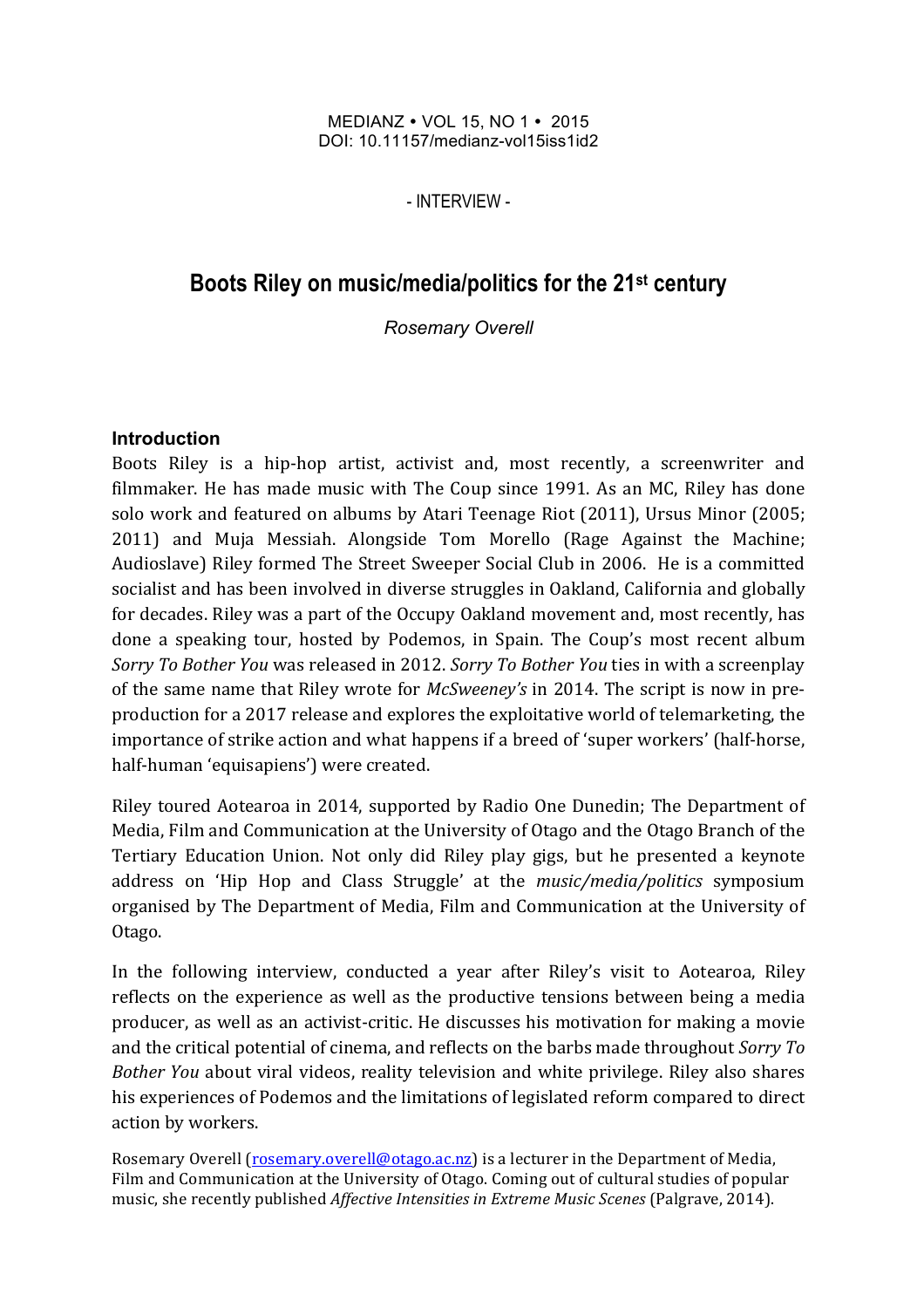

Fig. 1: Photomontage of Boots Riley at Otago University by Peter McIntosh *(Otago Daily Times*, 2014) 

### **Interview**

*Rosemary Overell: What was your motivation when writing Sorry To Bother You?* 

**Boots Riley:** I went to film school many years ago. I was at film school when we got our first record deal and so I quit film school to do that. So it's always been something that I wanted to do. I directed the video for 'Me and Jesus the Pimp in a '79 Granada Last Night' (The Coup 1998).

I think after doing stuff with Street Sweeper Social Club I was a little disoriented artistically and needed to do something to focus my creativity around. I needed one big project. And in a way that's how I have always made music. My creativity rallies around one concept. So, I decided to make a film that I would then create all the other elements around it. I want various ways of interaction, various ways of creating.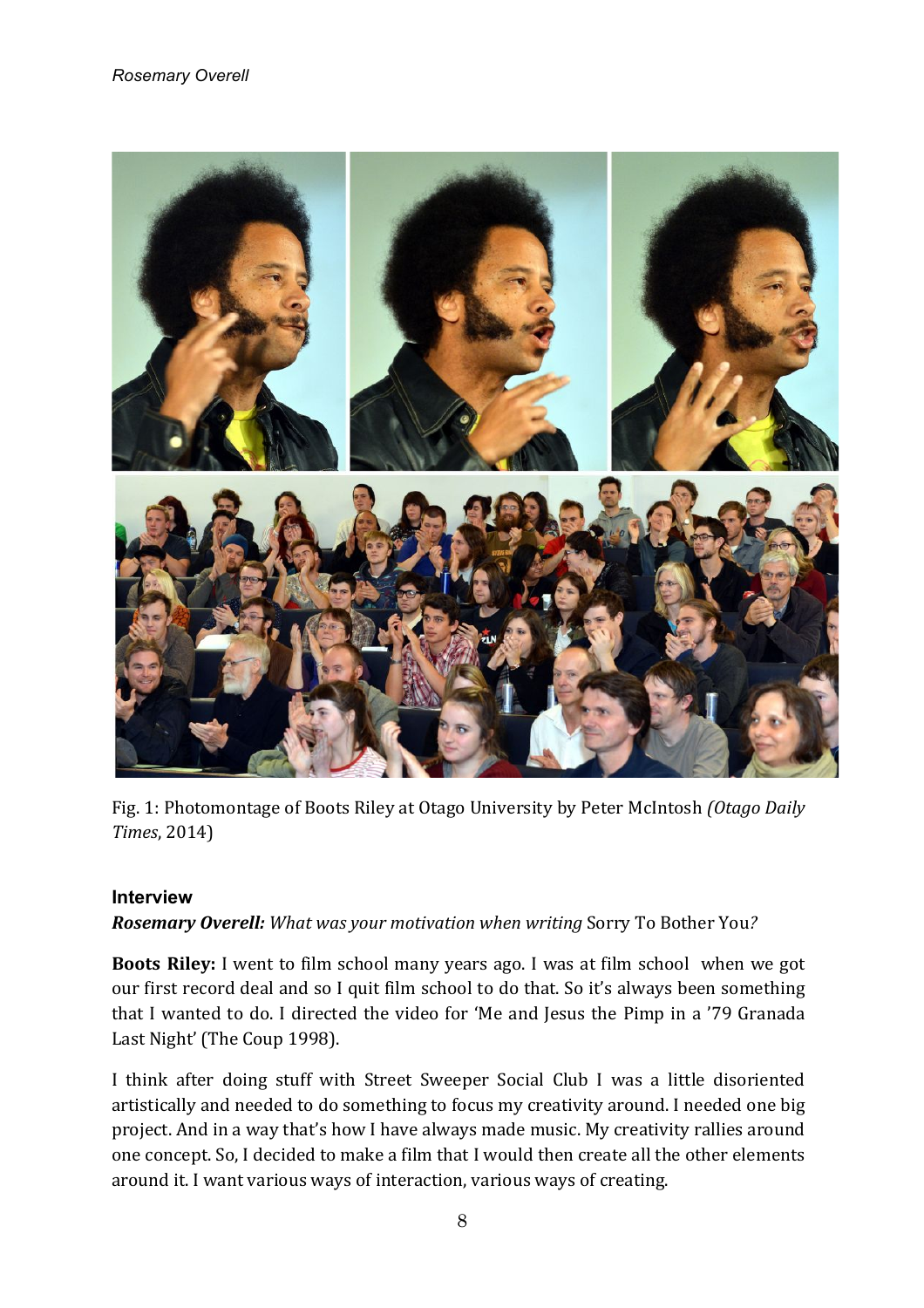That's partly why last year we did *The Coup's Shadowbox* [tour], which was multidisciplinary in the way it surrounded the audience. There were multiple stages, multiple bands and artists – sometimes collaborating together, but doing different things  $-$  so that the audience didn't know which way to look, sometimes. It incorporated theatre. Sometimes we took a line from the song and expanded on that. So, for instance, in 'You Are Not A Riot' (The Coup 2012) there's a line where I say: 'You are a sitcom / based on a torture chamber' and then that expanded into a sitcom—based on a torture chamber. That was done on a side stage—with a canned laughter track of someone being tortured. We also had Guantanamo Bay Go-Go Dancers and puppets and a marching band—all these sorts of things, just to play with space.

*RO:* Sorry to Bother You *[the screenplay]* engages with televisual media in quite a critical, *but amusing, way—with the viral video of the main character, Cassius, being hit by a flying coke can, but also with the fictional reality TV programme* I Got The Shit Kicked Out of Me. What do you think about the intersection between media and politics—how *televisual, and other media, might play into maintaining a capitalist staus quo?* 

**BR:** Well it makes everything acceptable, right?

You see it all the time. I mean, I'm thinking about just recently it came out—this new video of a cop in North Charleston, South Carolina shooting Walter Scott in the back, while he ran away. It's very clear that the cop was in the wrong—to the point where even the right-wingers aren't chiming in because it's so clear.

But what does that do when it's being played over and over?

Without a movement that can actually change the way our system works, it ends up serving just as a warning to people to listen to the police. Yes—it gets everyone infuriated. Everyone understands it as injustice. But, it's divorced from a way to actually change the situation. So, it ends up enforcing the ideas of who's in power and what latitude you have in dealing with it: 'now don't even run away from the police, because there might not be somebody with a video camera'.

I mean—just to be clear—I think everything is political. Everything has an 'effect'. But I mean, the idea is out there that video democratises everything, the idea that knowledge—people having knowledge of their world and are analysing their world a little bit more correctly—necessarily means 'power'. But the real thing is that you have to have organisation that can effect that change. And that organisation has to have certain tools in its tool-belt and one of those has to be the ability to stop industry, to be able to shut down industry. We are not going to be able to do that through viral videos. You *can* use them to spread the message that something should happen, but it has to be organised for it to really happen.

So if I see a video that shows me how to drive from London to Delhi, it doesn't matter that I don't have a car and that I'm nowhere near Europe in the first place. These pieces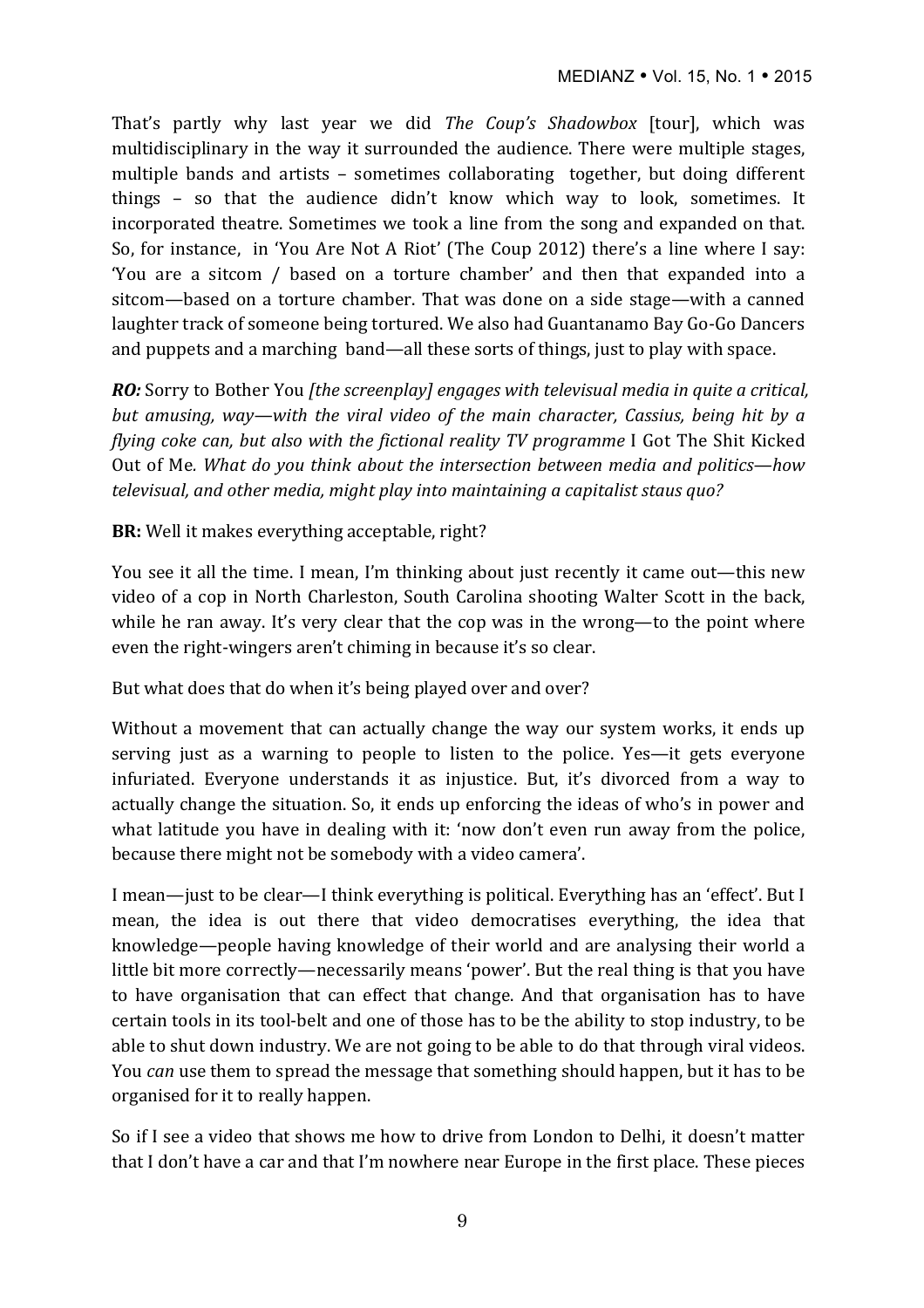of information only work to our benefit if they are moving us toward getting us involved in an organisation—whatever that means (and that could be yet to be figure out)—that allows us to organise around where our power and leverage is.

So—separated from that—it gives us the illusion that we are in a free society, that we know about all of these things that are happening—that because the information is able to get to us we think: 'oh it's not like the book 1984', because we *know* everything that is happening. We've made information the endpoint. What that really says is that exposing the information allows the system to work correctly and it gives us this hope in the system. Then, we think, if it doesn't work correctly we just need to expose it and other parts of the system will fix it—because people will get so embarrassed that they will fix parts of the system.

*RO: This* comes up in the screenplay where the main character, Cash, thinks that he can *fix* the system by announcing all this corruption and exploitation on I Got the Shit Kicked Out of Me—this reality TV show—and he calls on the audience to petition their Senators. *But, of course, all he ends up doing is getting the shit kicked out of him—no one cares. It doesn't make any difference. Is this a broader critique of reformist left politics?* 

**BR:** Well, it is—of a certain kind of reform. I'm not against reforms. I'm against reforms that don't aim to build an actual movement or organisation. So, I mean, a strike is a reform. Getting a cop fired for killing someone is a reform. But the question is how do we get wage hikes? Do we get them through legislation? Which then makes people feel like all they have to do is sit back and wait for the right politician to propose the right thing. Or do we get them through strikes? Which causes people to actually interact, and work together, and have a network which they can continue to use for other changes. So the last one is a reform that actually builds—with the right analysis and right call to actions—can become revolutionary. So it is a critique of that idea that by just exposing the truth that 'the truth shall set you free'. That's a definition of freedom that is not the one that I am going for! I mean, is freedom just the idea of knowing what is happening around us? Freedom is the ability to change what is happening around us if we don't like. To change not just where we are walking to or what we say but to have an effect on the things that are around us.

*RO: Some of the recent activism you have been involved with was in Spain. Certainly in your keynote at the music/media/politics symposium last year you talked about getting unionised or organised to strike. Can you tell us a little bit about your visit with striking Coca-Cola workers in Spain?*

**BR:** Yeah. I did a series of speaking engagements and conversations and debates with some of the members of Podemos in different areas of Spain. When I was in Madrid in October, someone came up and said 'we have this strike going on with Coca-Cola, come and visit us'. So I went and visited them and they asked me to support them. This became a back-and-forth that went over a few months. And when I went back there for our tour in March I said that, in support of the striking Coca-Cola workers, we are not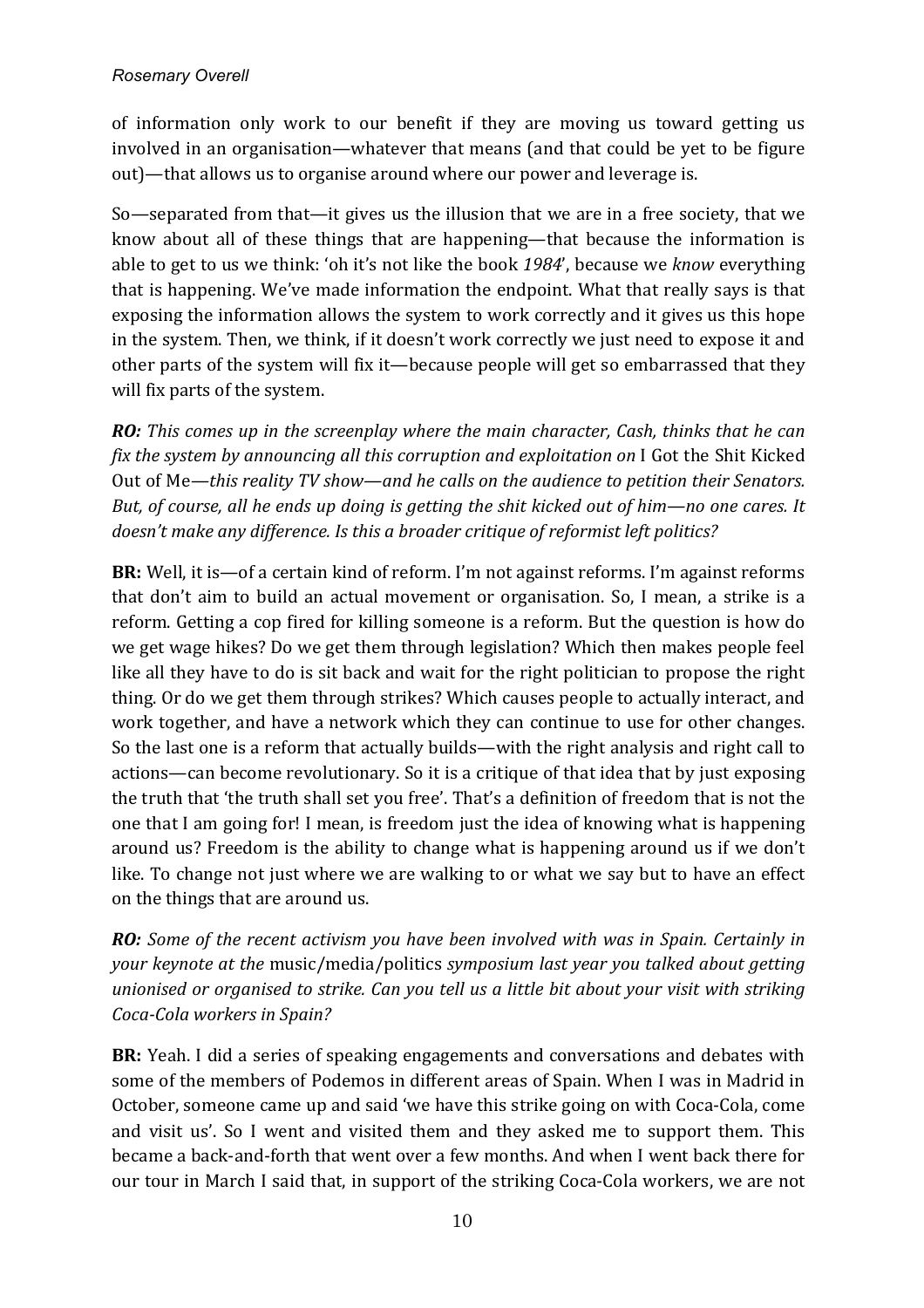going to allow Coca-Cola to be served at our shows. Just to back it up—these Coca-Cola workers have been very militant. They have taken over the factories; stopped Coca-Cola from taking the equipment out and they actually won their battle in court—that says they should be reinstated. But Coca-Cola is rich enough to thumb their nose at the state and say 'we are not doing that'. So those the workers have been there and they've actually even fought the police even though they have the legal right to be there. Also, they aren't getting supported by the other Coca-Cola factory workers around Spain.

So, it was important to me to help them publicise what was going on. So I said that and we kind of had a 'drink your whisky straight' tour and it worked for some publicity, but there just really needs to be some solidarity striking going on. Then they'd win. Then everyone would win!

I think this is something that people are coming into consciousness with—the idea of solidarity strikes. They are illegal in most places. But, they are illegal because they *work*. If they become common practice, it makes negotiating so much easier for the average, everyday worker. So that was a really good situation there—I mean I won't say it was a *good* situation. But it was a good situation for me to see these folks fighting in this way-their resolve.

## *RO: Can you speak a little bit about Podemos? What was your experience like with them in Spain?*

**BR:** Okay—I have to say that there are language barriers—I understand some Spanish, but mainly I was relying on translations. When I went around to their events and we spoke—usually what I was saying would be the more radical of ideas of how to build a movement—more radical than the folks who were going to run as the Podemos party. Podemos grew out of the '15-M' movement in Spain, which was kind of like 'Occupy'. They're much less radical than Syriza. It seems like what they are putting forward is very similar to what many Socialist politicians in the US might put forward—not really looking for new ways of handling things. It's just basically saying 'we will be less corrupt'. So, it's not building a movement.

I think the reason that there is a call for it is that people want something that actually has teeth in it. And, simply marching on the street by itself—people see it as not being effective. And the truth is, it's not. But the idea that the way for it to be more effective is just to have elected politicians is not revolutionary.

So what I was putting forward is that—even if folks wanted to go into the electoral arena—they have to have the ability to shut down industry in order to make it happen. And I think also—the difference with Syriza is that they come out of many movements. They didn't just decide to get people together and run. They are a movement that has the support of the people and that comes out of many radicals doing things—with the ability to have strikes. Syriza has its shortcomings, obviously, with their power. But Podemos seems to be putting themselves in a precarious situation of claiming to be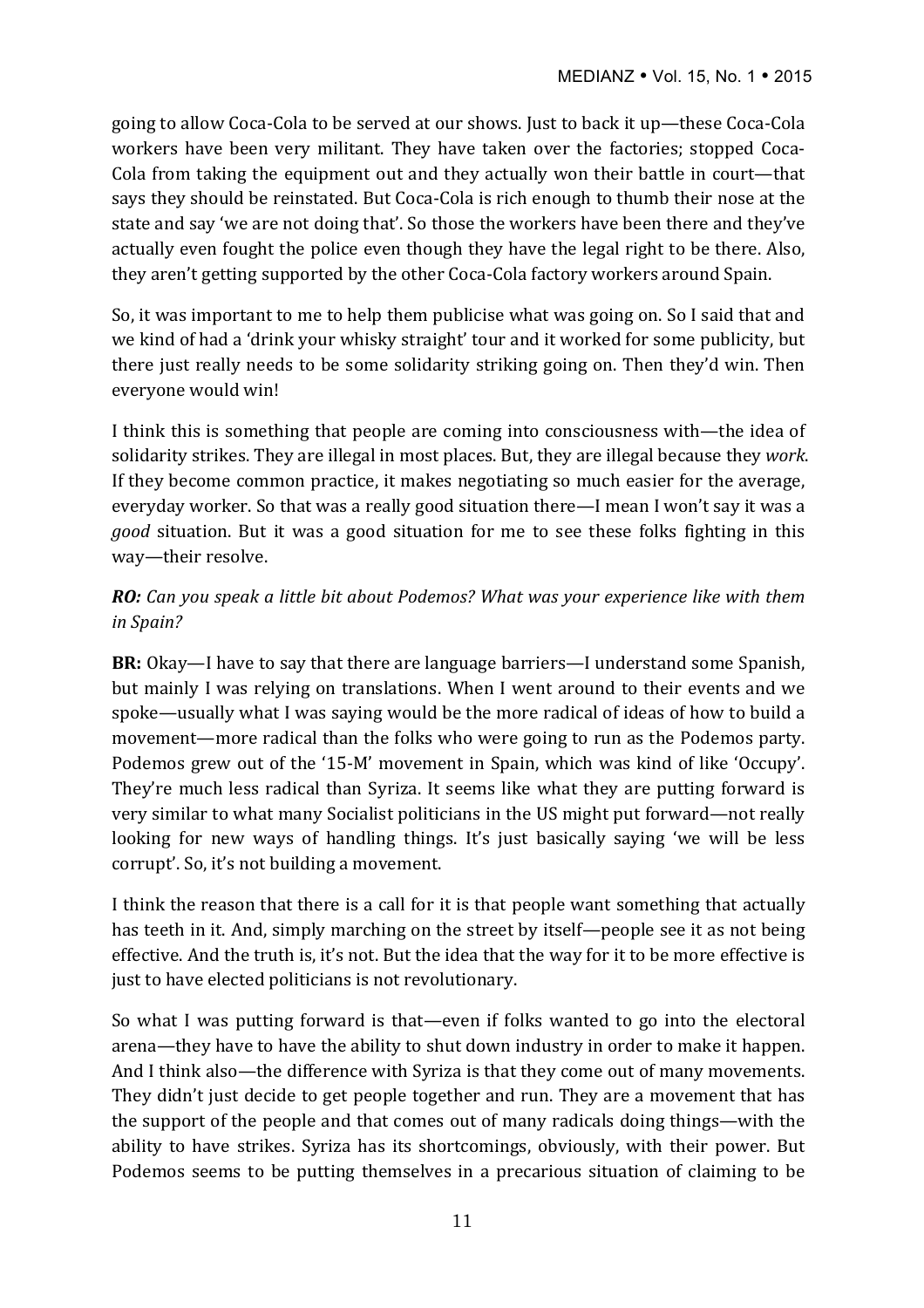pretty radical but actually not being that radical in what they are proposing and their method.

Though, I will say that their members usually would end up agreeing with what I was saying. It's just that that platform hadn't been put forward. Which goes to another general thing that I am always hitting on—that the people are usually more radical than we give them credit for being. Especially when you are creating an organisation and you are trying to show that people have power, there is no reason to hedge your bets as much as it seems like Podemos are doing.

*RO: I* was wondering if you could comment on the context of the screenplay Sorry To Bother You—which is set in a phone call centre. These are precarious workers. They are *people who are casualised and have terrible conditions. This seems to be a growing number of people all over the world—this precarious population of workers. Is there a* different way of organising that we need to think about as far as precarious workers go*compared to the traditional working class?* 

**BR:** I think some of these things you just have to figure out while you're organising people. But I will say this: shortly after Occupy Oakland, we put forward an initiative to create a fast food workers union—a dozen of us or so. We went out and fliered at these fast food places. What we were putting forward is 'look—we want to organise a fast food workers' union and to protect people as we start it. If anyone gets fired for joining it or promoting it we will shut down that McDonalds or Burger King or KFC or whatever. We will shut them down—until that person gets their job back'.

So, we passed out these fliers at these places and all the workers were overwhelmingly excited. I mean—so much so that the managers (who hadn't yet been told by their bosses what side of the fence they're supposed to be on) would sometimes be like: 'this is exactly what we need!'. I'm sure now they've been told what's going on. But, the point is the workers were like 'Hell yeah! We know Occupy Oakland can shut some shit down!' So it was supported because they thought it could win, and the reason that they thought it could win was because we were talking about shutting a place down people coming out from outside and helping them do that—having solidarity strikes. So, I think with precarious workers it means that you have to be more militant.

Interestingly enough, a lot of the radicals involved in Occupy Oakland thought of that as a reformist move—and we didn't get support and it kind of just died out. Then it got picked up by some of the bigger unions and that's what you see now. Unfortunately, what it looks like those bigger unions are using those struggles to do is to not actually organise a union, but use them to bring to light the wages and then get a minimum wage increase legislated—without actually having to form a union and do actions. The point is the union in the first place.

It's that you want to form an organisation that is a fighting organisation. Many of these unions are not radical—they're not trying to build a revolution.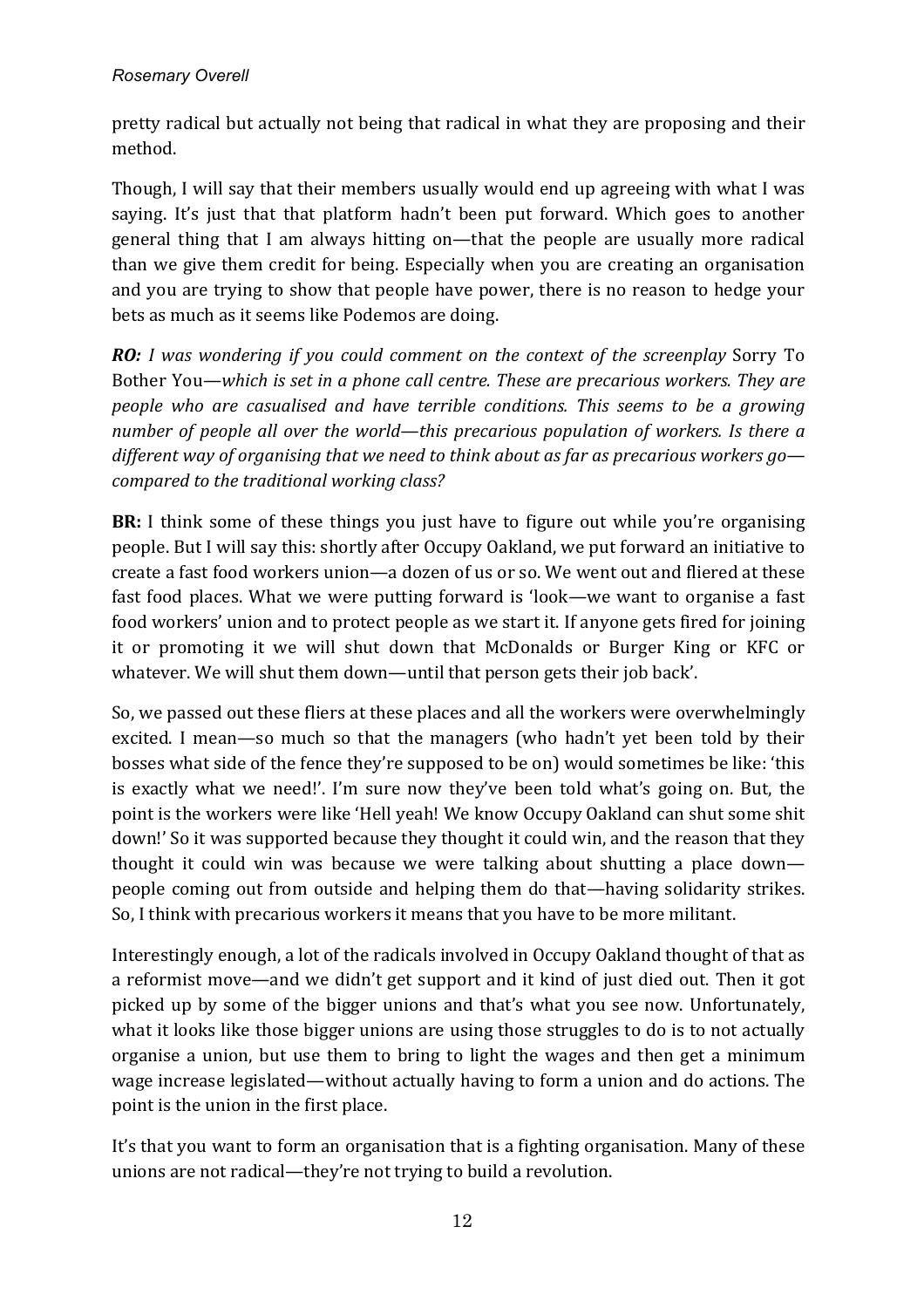If you're trying to build a revolution, that necessitates you building organisations that are militant in tactic and radical in scope.

You will break laws. You cannot organise fast food without having solidarity strikes which are illegal.

*RO: I've got a few more questions about the screenplay. Another running gag in it is Cassius 'passing' as white by doing a 'white voice' and this gets him a promotion to this obscene, absurd space of wealth—a premiere version of the call centre. Can you comment a* bit more—especially for those outside the American context—about the class privilege *of* white Americans in the contemporary context? Or, what that gag is commenting on the idea of doing the 'white voice'.

**BR:** Well it's commenting on a few things. It's saying—in the script it literally says that there is no 'white voice'. It's the voice that (even white) people *think* they are supposed to have.

What it's supposed to represent in the film is 'someone who doesn't get fired' they only get 'laid off' and things are easy for them. That's how privilege is used—in the sense that everyone is in the working class, but if you have someone who is on a lower rung than you, you feel like you have no need to fight. If they put this idea of the 'Other' who is lazy—who is stupid and savage and that that is why they are poor.

If you are poor yourself, it makes you think that it's not the system—it seems obvious that *you* are exhibiting some of these traits and that you just need to get over yourself. It's a way to have people not see problems as systematic. That's how identity works. So, he [Cassius] finds a magical way to make his voice sound like it's overdubbed by a white actor. The people around him hear it as overdubbed. In the film, Wyatt Cenac is playing the lead—Cassius—and David Cross will be playing his white voice.

It's commenting on the different strata inside the working class and how they exist to give people this semblance that buying into the system is worth it. It gives them this idea that they have more stake in the system.

So, Cassius uses that idea to instil confidence in the people that he is talking to on the phones. So he's accepted into a strata of telemarketers where many of them are using the 'white voice'—even though they might be considered white themselves in certain situations. 

*RO: Though the script has magical realist elements, it's also got elements of realism uncanny parallels in 'real life'. Can you tell us a little bit about what inspired the setting* and the mysterious 'Worry Free' corporation where you can buy this complete lifestyle of dormitory living, working in this place which ends up, of course, producing these 'equisapien' half-horse, half-humans. What inspired these motifs and settings in the *script?*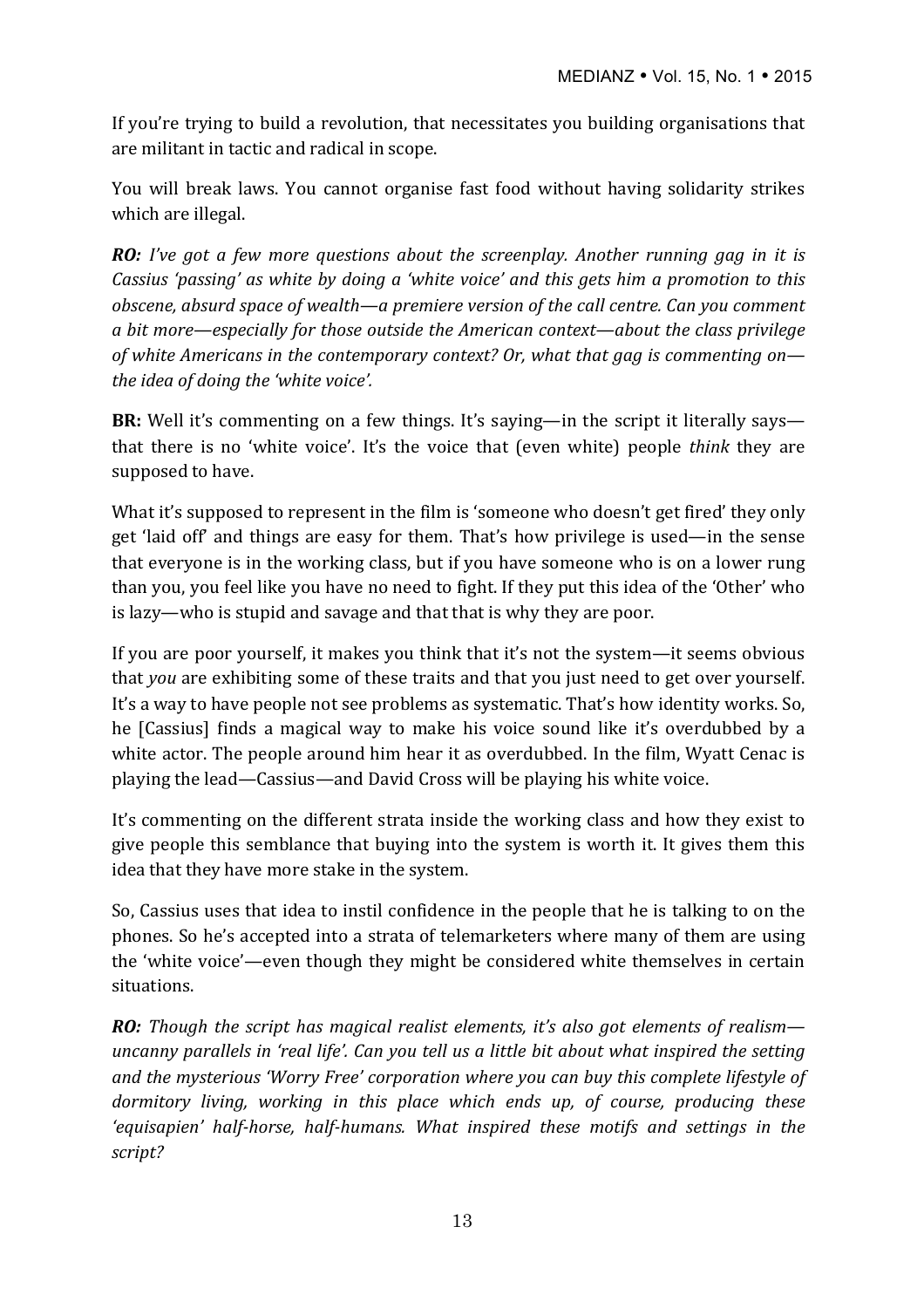**BR:** Well I used to do telemarketing and I was really good at it unfortunately! I was able to come in on a Monday and work for a day and make enough to not come back for another two weeks. The place where I worked coincidentally two other rappers used to work there too—Lyrics Born and Gift of Gab. They used to hire anybody. The only person that the guy didn't hire was this student who used to walk around Berkeley and he would never take off his football helmet. And, well, he wouldn't take off his helmet. That was the only reason they wouldn't hire  $him - because he couldn't put the phone$ to his face.

A lot of these things in the script—the equipsapiens for example—are an obvious metaphor for what this system is turning us into. We are working all the time—even when we are walking down the street. So, the equisapiens are these ultimately efficient workforce that [the boss character] Steve Lift is creating. So a lot of these things have also happened to me in certain ways.

The 'Worry Free' dormitories—I think these are things that people would sign up for right now. It might seem like the answer! I also needed a way in the script for telemarketers to sell slave-labour—so it was good to be able to have it neatly packaged in this 'Worry Free' company.

Sometimes artistic inspiration comes from wanting to create this ridiculous world and it starts with 'okay—what would be a really ridiculous thing to sell?' Something that people would think was awful—and slave labour and weapons of mass destruction fit that. 

*RO: I* guess if you could also just speak a bit more generally about the intersection *between music and politics which, I know, is something you're probably asked about all the time, but if you could just tell us why you make music—in terms of your radical* politics. Why is making music important?

**BR:** It's hard for me to know why I make music. I think that—well, before I became an organiser I already wanted to be in music and I loved music and television. I was frustrated as a teenage organiser in movements that nobody knew existed, and felt that—even as a listener—the music that existed purposely stayed away from certain thoughts-certain contexts.

I felt that a way to have better art was to make something that felt more whole and that it was a way to talk to people in a more personal and intimate way. So those were the two needs that I was trying to answer.

Like I said, I started out going to film school. But, ultimately, also doing music. Music was just the thing that I was more able to do with less budget—because at that time, when I was first going to film school, there wasn't digital film. That was not a thing. So, it was going to be expensive to make a movie—and how many people were actually going to see it?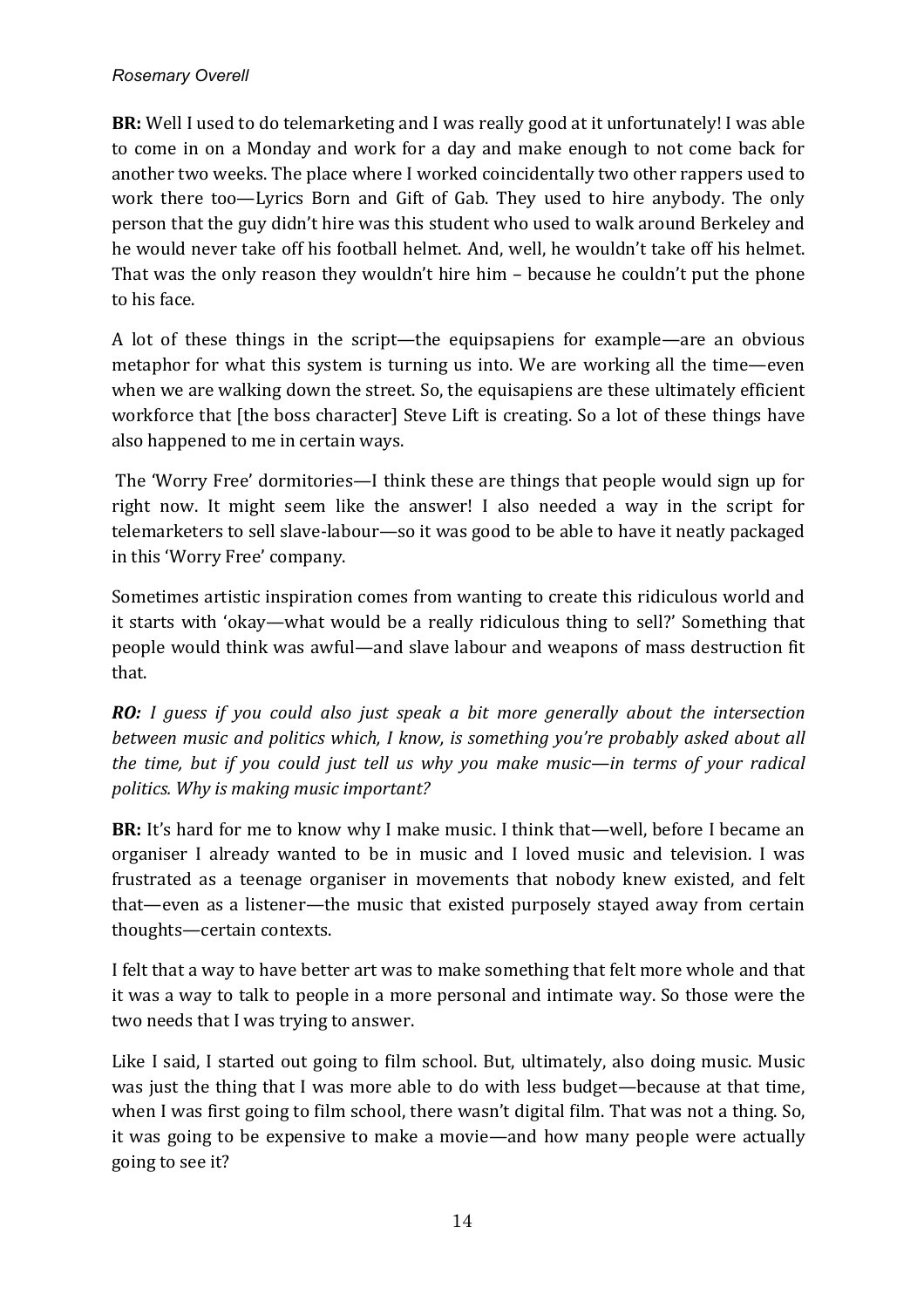So, I started making music—we put out a tape—and people were able to hear it all over the place. So that was a way for it to work. But I think art is communication. We are always trying to communicate and we are always trying to find better ways to communicate. Obviously it's not as dry as that. If you're just being mechanical about it you are probably not going to make good art. You have to—I mean art is often communicating more than just prose. Not that certain prose isn't art!

But we are looking for new ways to communicate these things and these ideas. They are not just stuck to the slogans that we already know – or to the bullet points that we have already heard. They have something more—something more human to them something more detailed. I think, with music and film, I can get to that. Then I can make the *main* argument—which is that people ought to get involved with life! That's what motivates me.

*RO:* Well, it's been one year since you visited Aotearoa New Zealand—can you reflect a *little bit on the experience of your visit? What was it like—in terms of crowds—but also you* were very generous with your time with local unions and left-wing activists in the *Mana Party, and the International Socialists—can you tell us a little of your reflections on your time here last year?*

**BR:** Well, okay—my general reflection is that everyone was very warm. I didn't know what to expect! It was very good.

Meeting with the Mana Party and the socialist groups that work with them and some anarchists too—it was clear that, maybe because of how geographically small it is, I got the sense that people felt that they had more ability to change what is going on.

For example a sense that these decisions—this work I'm going to do over the next year—will actually change how the near future will be. That was a powerful feeling to be around. I go around the world and there's pockets of this happening. Even in those Podemos talks I was doing. The reason for it is that people are feeling like they can do something. That it is possible. I definitely got that feeling in Aotearoa—so it was invigorating.

*RO:* Well, it was definitely a major highlight for all of us on the left to host you—not just *your keynote at the music/media/politics symposium, but also the live show as well.* Thanks for your time—we are stoked to be able to talk to you!

### **References**

Atari Teenage Riot. 2011. *Is This The Hyperreal*. London: Digital Hardcore Recordings.

Boots Riley. 2014. *Sorry To Bother You: A Screenplay*. San Francisco: McSweeney's.

The Coup. 1998. *Steal This Album*. Oakland: Dogday Records.

The Coup. 2012. *Sorry To Bother You*. Hollywood: ANTI-